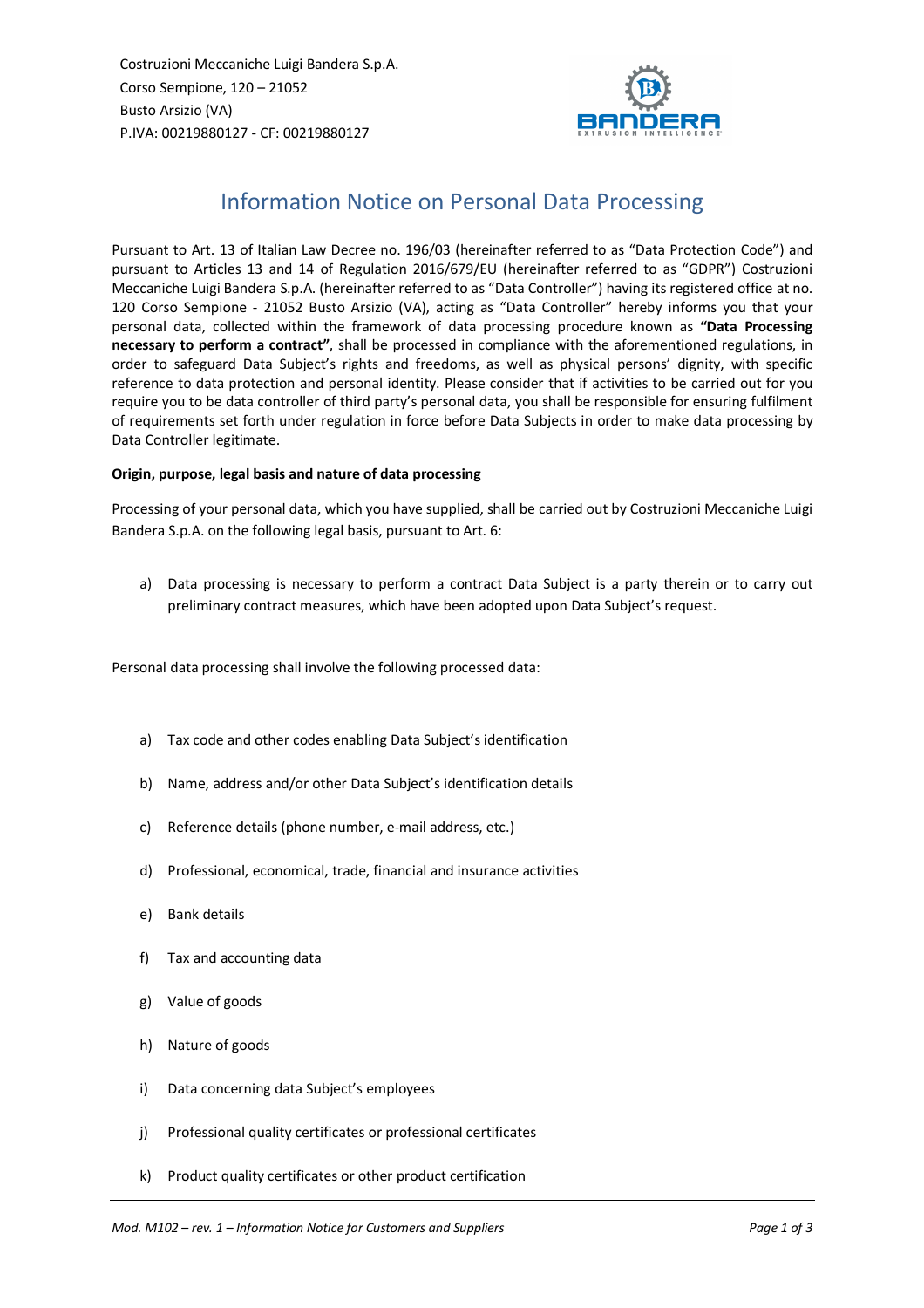Costruzioni Meccaniche Luigi Bandera S.p.A. Corso Sempione, 120 – 21052 Busto Arsizio (VA) P.IVA: 00219880127 - CF: 00219880127



## **Communication**

Data Subject's personal data shall be communicated, on the aforementioned legal basis set forth under Art.6, to the following third parties:

- a) Consultants and freelancers
- b) Companies and undertakings
- c) Banks and credit institutions
- d) Business associations
- e) Professional boards and associations
- f) Subsidiaries and associated companies
- g) Chambers of Commerce, Industry, Agriculture and Crafts
- h) Foreign consulates

The aforementioned entities, bodies, associations and professionals shall act as Data Processors appointed by Costruzioni Meccaniche Luigi Bandera S.p.A. or shall be Data Controllers of personal data transmitted to them.

#### **Cross-border transfer**

Cross-border transfer of your personal data may be necessary to manage the assigned task. To process any information and data communicated to the aforementioned parties, data protection levels equivalent to the ones adopted for data processing of employees' personal data shall be required. Anyway, only necessary data shall be communicated in order to pursue admitted purposes and regulatory instruments shall be applied pursuant to Articles 43 and 44 of Data Protection Code and Chapter V of GDPR.

#### **Processing modalities and logics, and storage periods**

Data Subject's data shall be collected and recorded in a lawful and fair manner for the aforementioned purposes in compliance with principles and provisions set forth under Art. 11 of Data Protection Code and Article 5 paragraph 1 of GDPR.

Personal data shall be processed by manual, automated and computerised means, with logics strictly connected with purposes hereof and, anyway, in such a manner as to ensure compliance with security and protection measures.

Duration of data processing shall be 10 years after contract termination.

## **Nature of data supply**

With regard to the aforementioned purposes, supply of your personal data shall be essential to perform the task agreed between you and Costruzioni Meccaniche Luigi Bandera S.p.A. and to allow Costruzioni Meccaniche Luigi